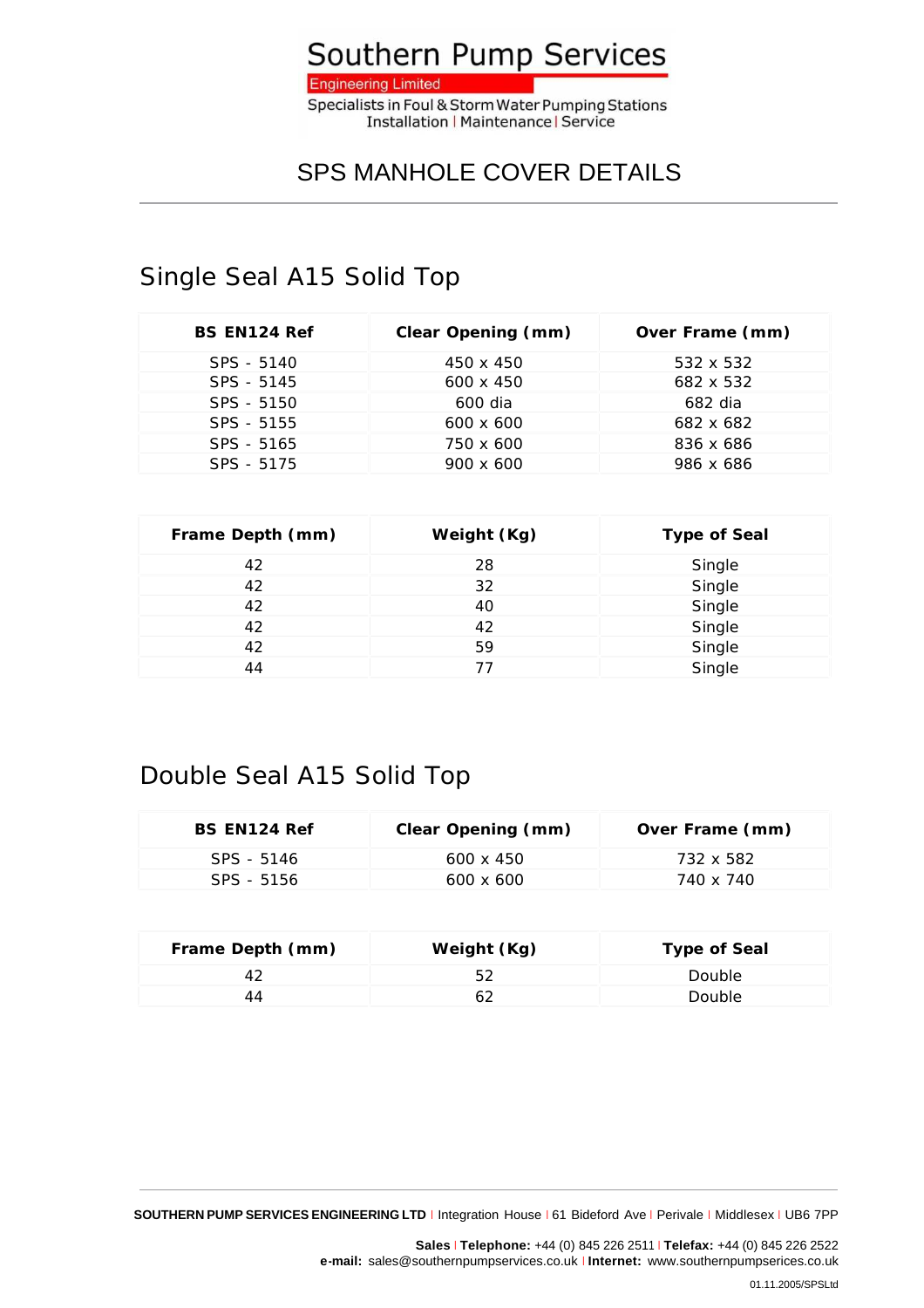

#### SPS MANHOLE COVER DETAILS

### Medium Duty B125 45mm deep

| BS EN124 Ref | <b>BSI Kitemark Ref</b> | Clear Opening (mm) |
|--------------|-------------------------|--------------------|
| SPS - 5240   | SPS - 6240              | 450 x 450          |
| SPS - 5245   | SPS - 6245              | 600 x 450          |
| SPS - 5255   | SPS - 6255              | $600 \times 600$   |
| SPS - 5265   | SPS - 6265              | 750 x 600          |
| SPS - 5275   | SPS - 6275              | $900 \times 600$   |

| Over Frame (mm) | Frame Depth (mm) | Weight (Kg) |
|-----------------|------------------|-------------|
| 540 x 540       | 40               | 30          |
| 690 x 540       | 40               | 38          |
| 690 x 690       | 40               | 47          |
| 840 x 690       | 40               | 61          |
| 1000 x 700      |                  | 70          |

## Medium Duty B125 75mm deep

| BS EN124 Ref | <b>BSI Kitemark Ref</b> | Clear Opening (mm) |
|--------------|-------------------------|--------------------|
| SPS - 5241   | SPS - 6241              | 450 x 450          |
| SPS - 5246   | SPS - 6246              | $600 \times 450$   |
| SPS - 5256   | SPS - 6256              | $600 \times 600$   |
| SPS - 5266   | SPS - 6266              | 750 x 600          |
| SPS - 5276   | SPS - 6276              | $900 \times 600$   |

| Over Frame (mm)  | Frame Depth (mm) | Weight (Kg) |
|------------------|------------------|-------------|
| $600 \times 600$ | 75               | 41          |
| 750 x 600        | 75               | 41          |
| 750 x 750        | 75               | 48          |
| $900 \times 750$ | 75               | 57          |
| 1050 x 750       | 75               | 95          |

**Sales** <sup>I</sup> **Telephone:** +44 (0) 845 226 2511 <sup>I</sup> **Telefax:** +44 (0) 845 226 2522 **e-mail:** sales@southernpumpservices.co.uk <sup>I</sup> **Internet:** www.southernpumpserices.co.uk

**SOUTHERN PUMP SERVICES ENGINEERING LTD** <sup>I</sup> Integration House <sup>I</sup> 61 Bideford Ave <sup>I</sup> Perivale <sup>I</sup> Middlesex <sup>I</sup> UB6 7PP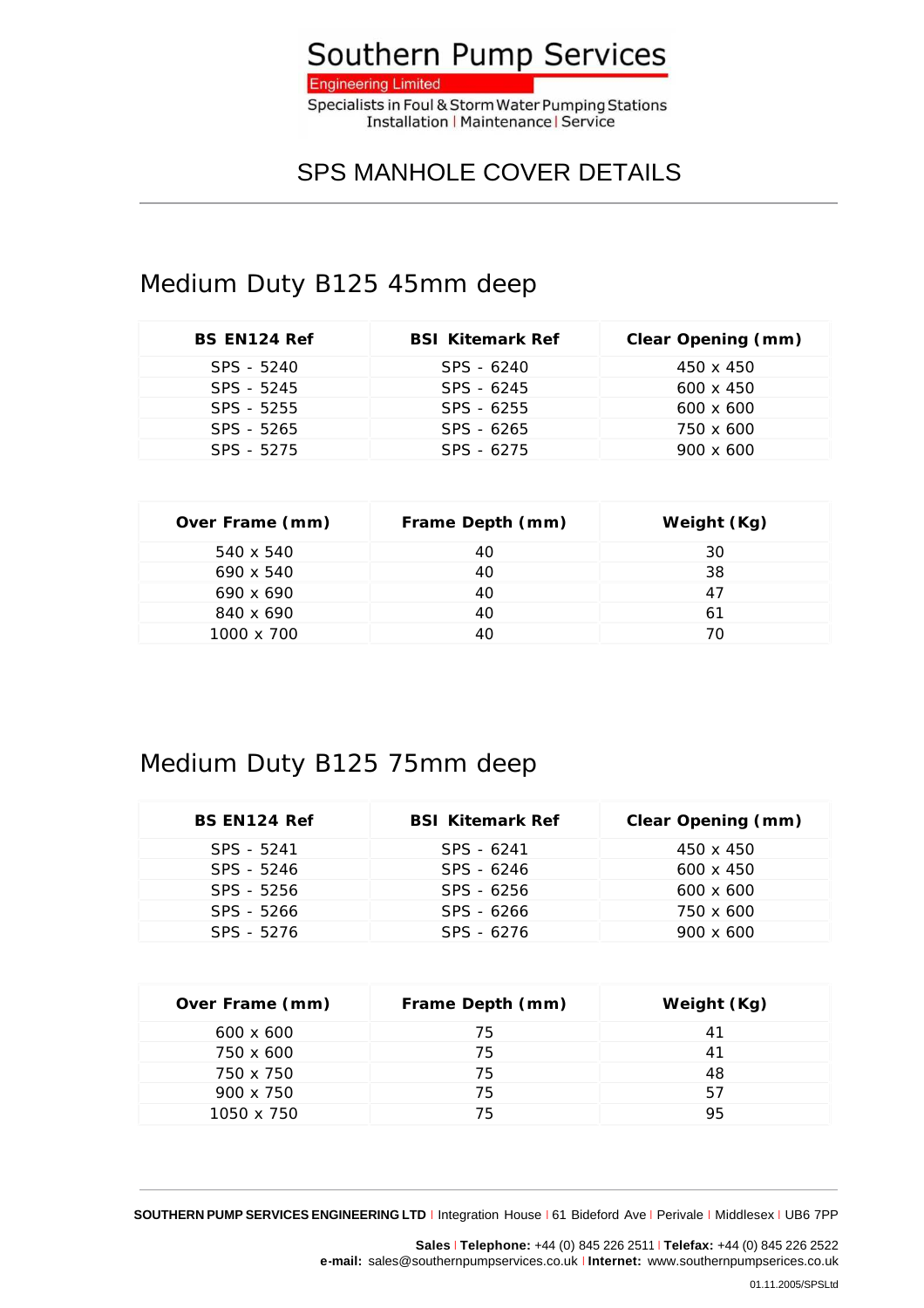

**Installation | Maintenance | Service** 

# SPS MANHOLE COVER DETAILS

# Heavy Duty D400 100mm deep

| BS EN124 Ref | <b>BSL Kitemark Ref</b> | Clear Opening (mm) |
|--------------|-------------------------|--------------------|
| SPS - 5440   | SPS - 6440              | 450 x 450          |
| SPS - 5445   | SPS - 6445              | $600 \times 450$   |
| SPS - 5450   | SPS - 6450              | 600 dia.           |
| SPS - 5455   | SPS - 6455              | $600 \times 600$   |
| SPS - 5460   | SPS - 6460              | 675 x 675          |
| SPS - 5465   | SPS - 6465              | 750 x 600          |
| SPS - 5470   | SPS - 6470              | 750 x 750          |
| SPS - 5475   | SPS - 6475              | $900 \times 600$   |
| SPS - 5480   | SPS - 6480              | 900 x 900          |
| SPS - 5485   | SPS - 6485              | 1220 x 675         |
| SPS - 5490   | SPS - 6490              | 1800 x 675         |

| Over Frame (mm) | Frame Depth (mm) | Weight (Kg) |
|-----------------|------------------|-------------|
| 560 x 560       | 100              | 62          |
| 750 x 600       | 100              | 86          |
| 750 x 750       | 100              | 90          |
| 750 x 750       | 100              | 90          |
| 825 x 825       | 100              | 110         |
| 900 x 750       | 100              | 130         |
| 900 x 900       | 100              | 150         |
| 1050 x 750      | 100              | 165         |
| 1050 x 1050     | 100              | 198         |
| 1370 x 825      | 100              | 220         |
| 1950 x 825      | 100              | 303         |

**SOUTHERN PUMP SERVICES ENGINEERING LTD** <sup>I</sup> Integration House <sup>I</sup> 61 Bideford Ave <sup>I</sup> Perivale <sup>I</sup> Middlesex <sup>I</sup> UB6 7PP

**Sales** <sup>I</sup> **Telephone:** +44 (0) 845 226 2511 <sup>I</sup> **Telefax:** +44 (0) 845 226 2522 **e-mail:** sales@southernpumpservices.co.uk <sup>I</sup> **Internet:** www.southernpumpserices.co.uk